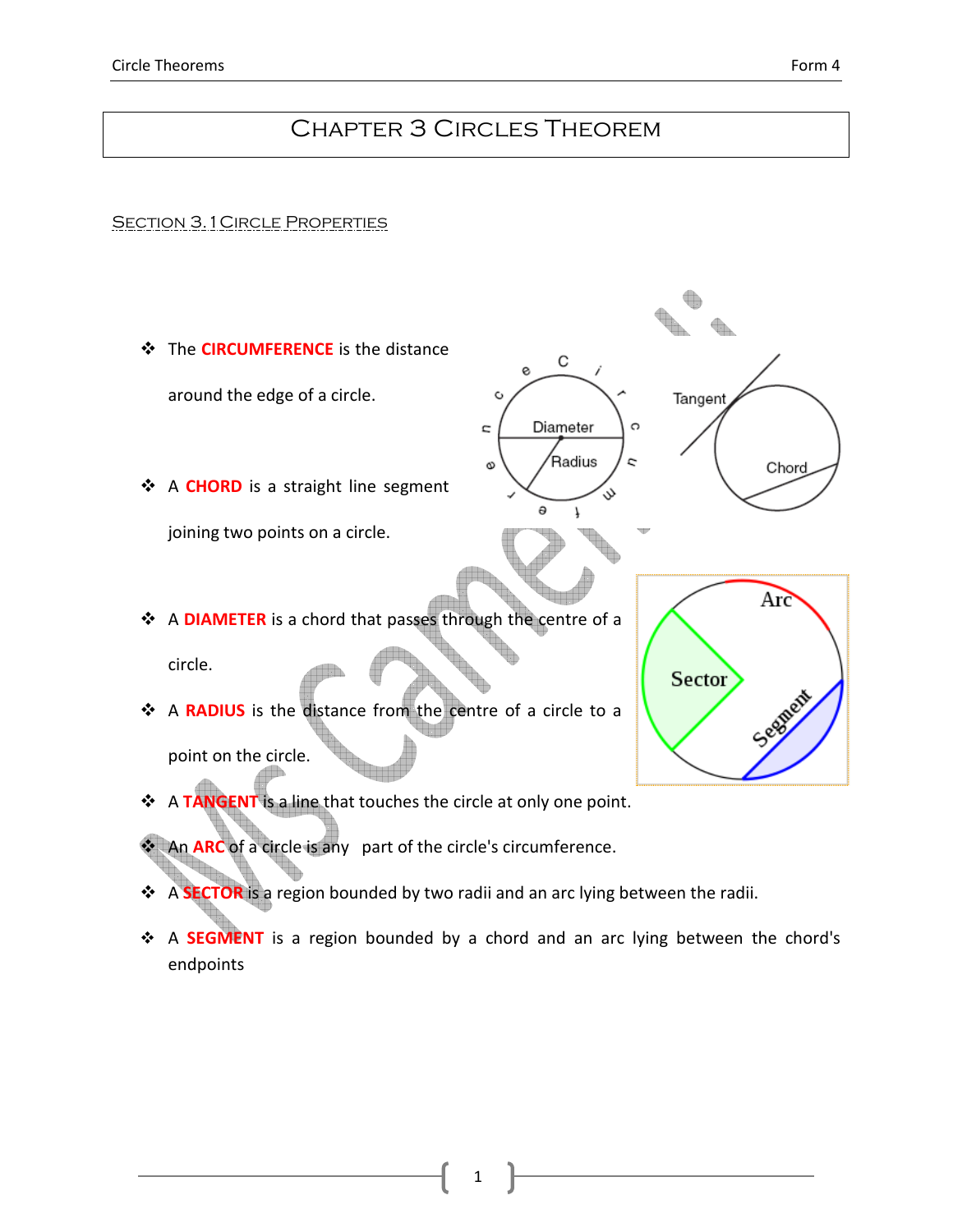### SECTION 3.2 THEOREM 1 – THE ANGLE SUBTENDED BY THE ARC AT THE CENTRE OF THE circle is twice the angle subtended at the circumference

## Subtended Angles



2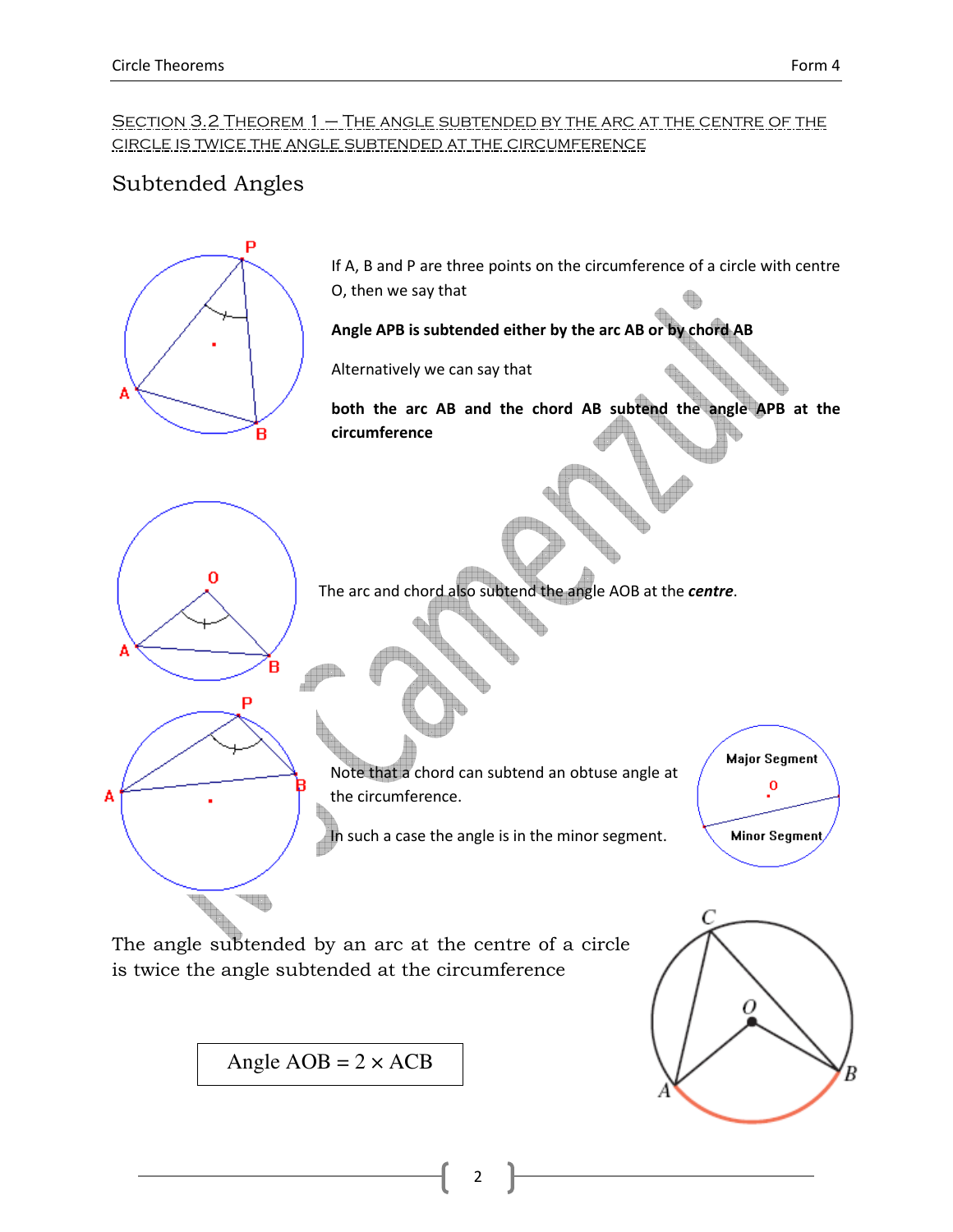The angle subtended at the centre of a circle by an arc is twice any angle subtended at the circumference by the same arc

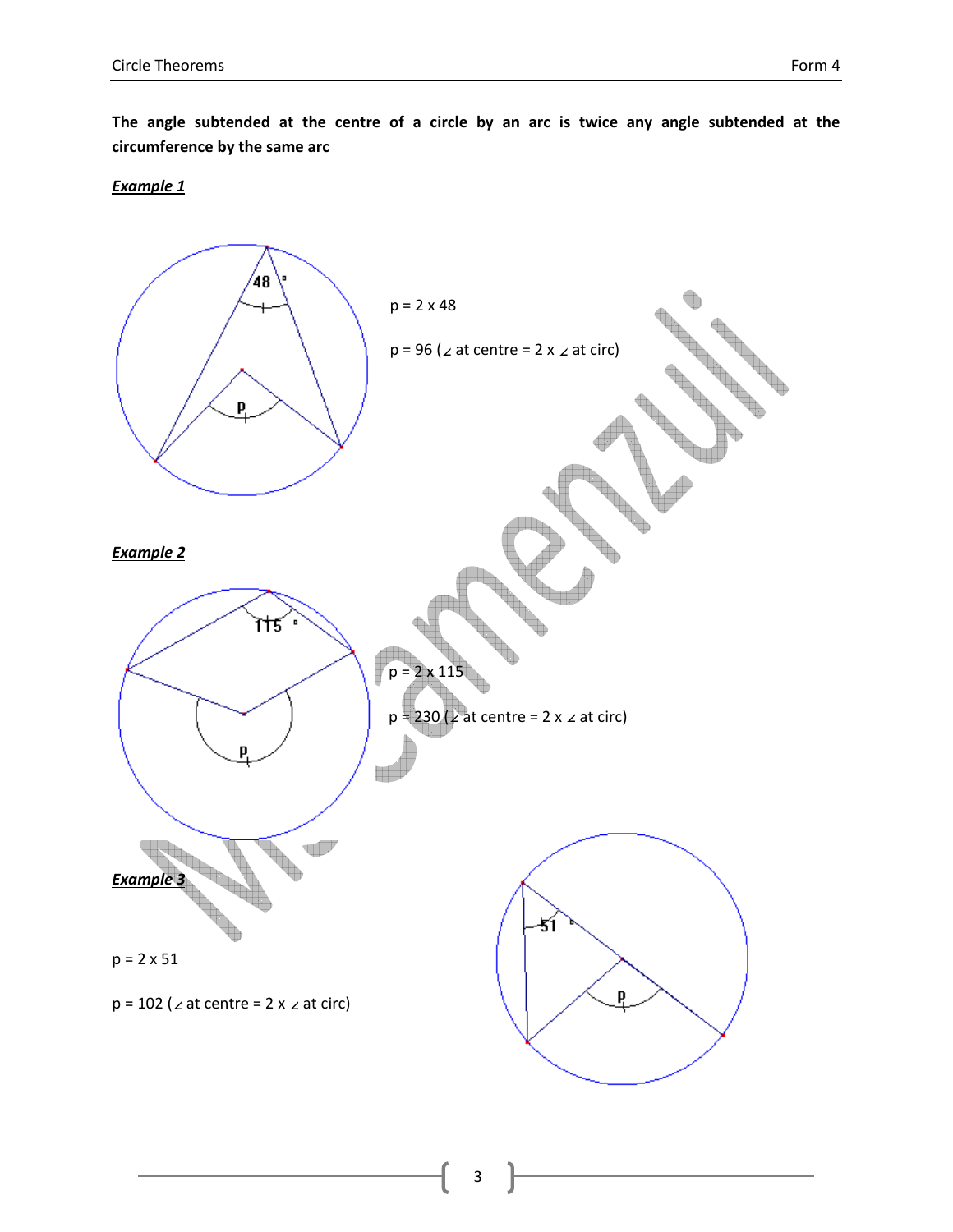## **Example 4** Find the value of angle p.



Support Exercise Pg 481 Exercise 29C No 1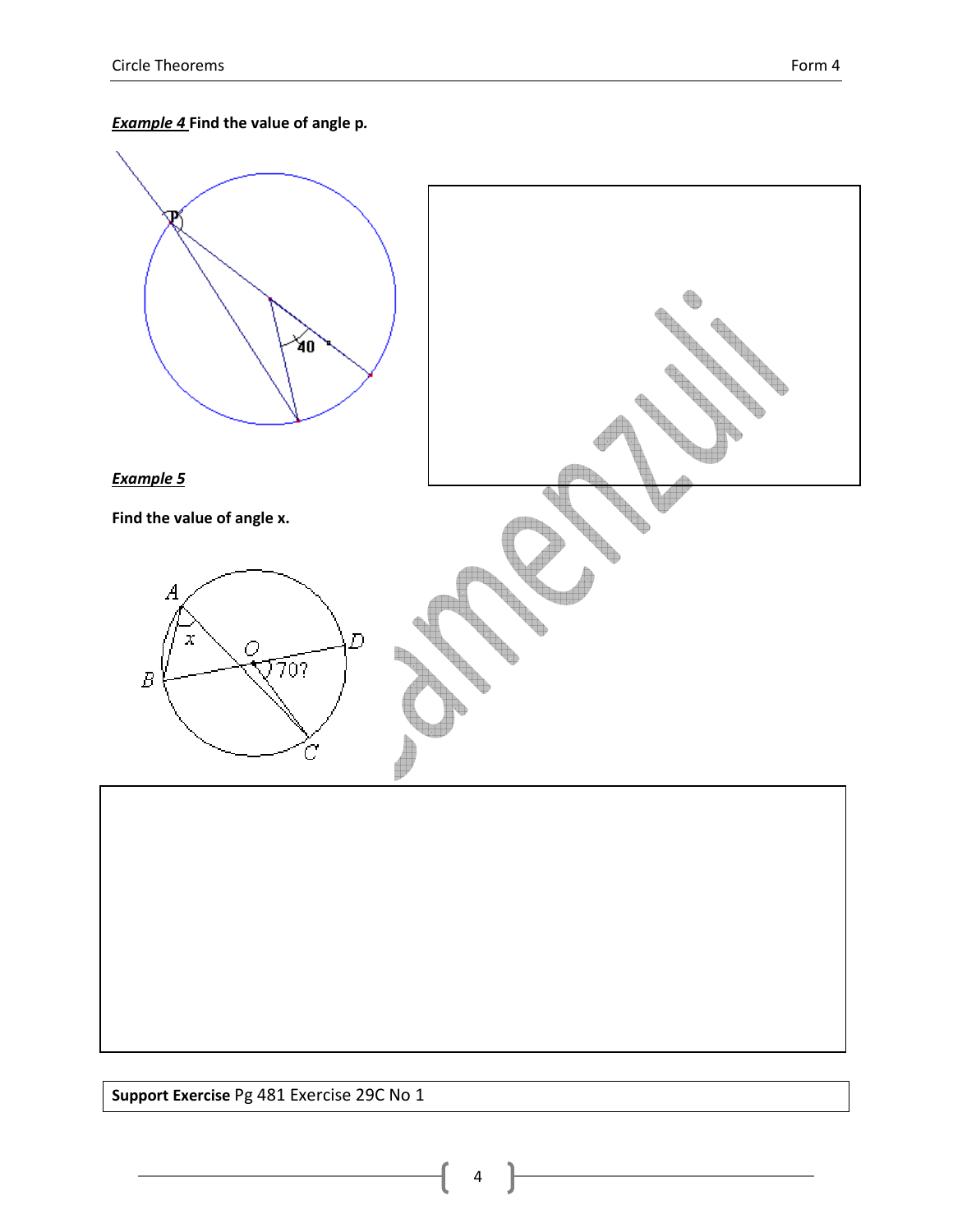P

#### SECTION 3.3THEOREM 2: ANGLES IN THE SAME SEGMENT ARE EQUAL

#### Angles subtended by the same arc are equal.

$$
Angle APB = Angle AQB
$$

D

 $74^\circ$ 

### Example 1

Find the missing angles giving reasons for your answer.

Angle ACB = 74 (Ls subtended by the same chord)

#### Example 2

Find the missing angles and give reasons for your answer.

1358

 $a = 41 \times 2 = 82$  (∠ at centre = 2 x ∠ at circ)

 $\mathbf B$ 

 $b = 41$  (Ls subtended by the same chord)

'41 a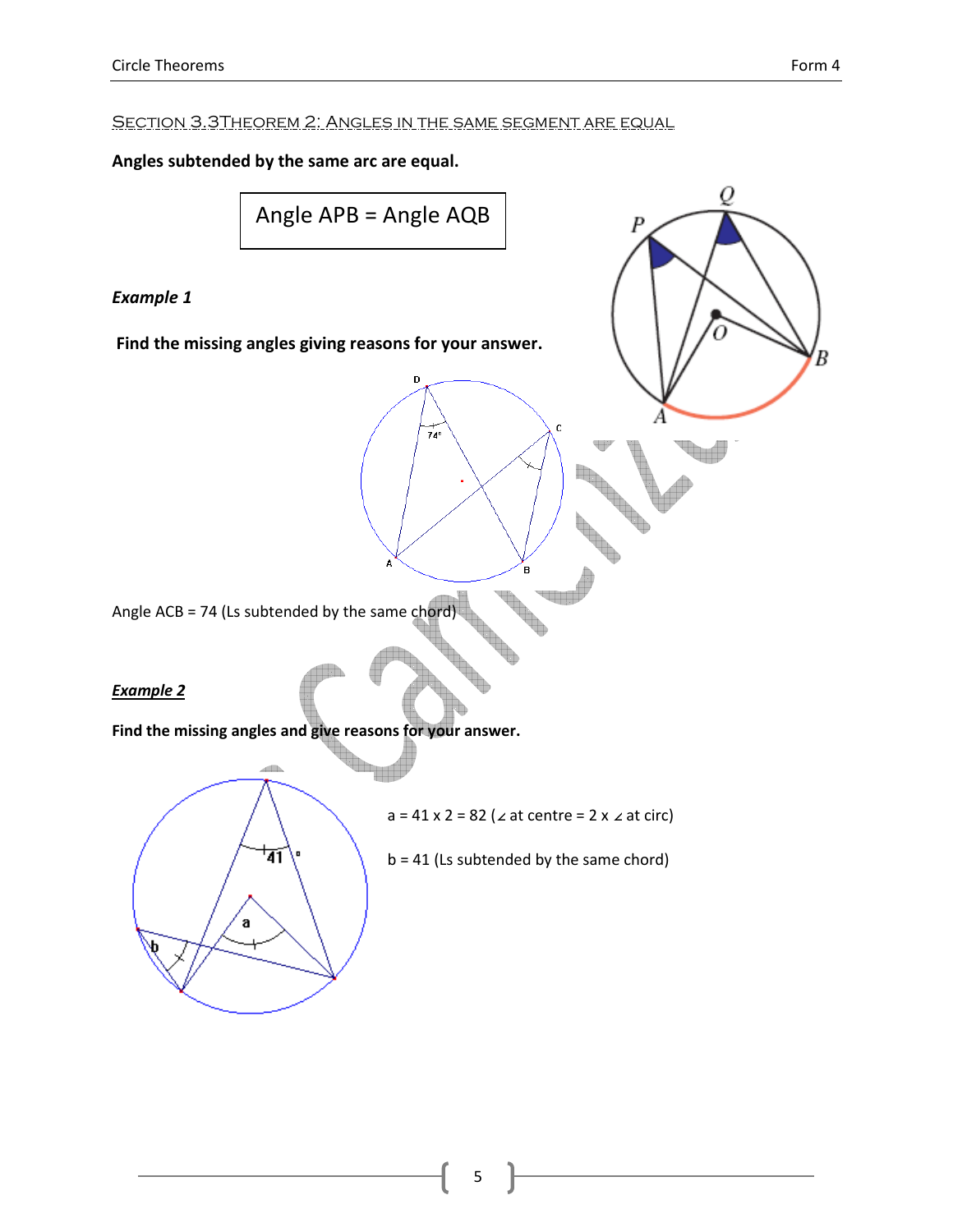Find the missing angles and give reasons for your answer.



This can be derived from the previous theorem. Since the angle at the centre (180) is twice the angle at the circumference (90) we can say that the angle at the circumference is a right angle.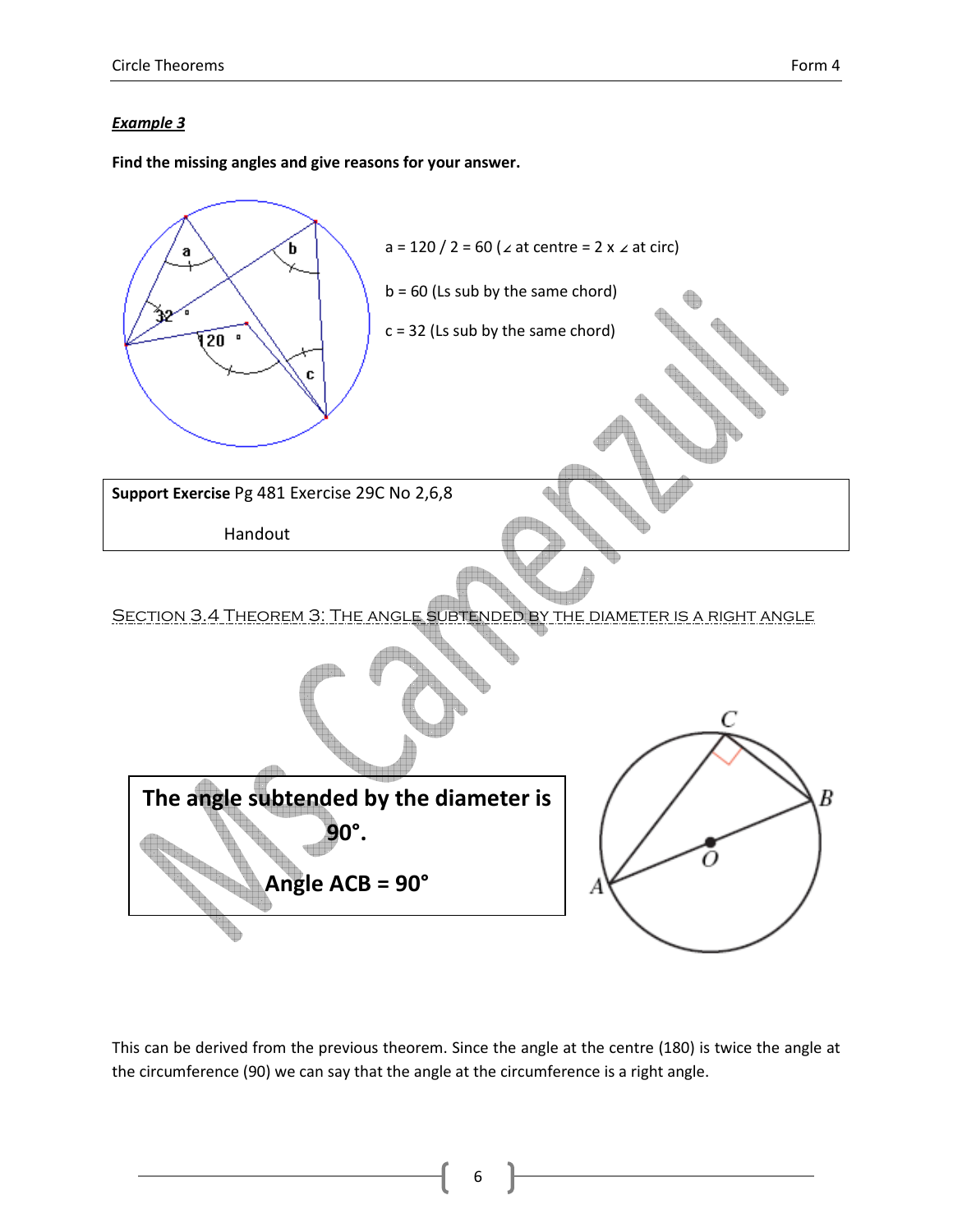

7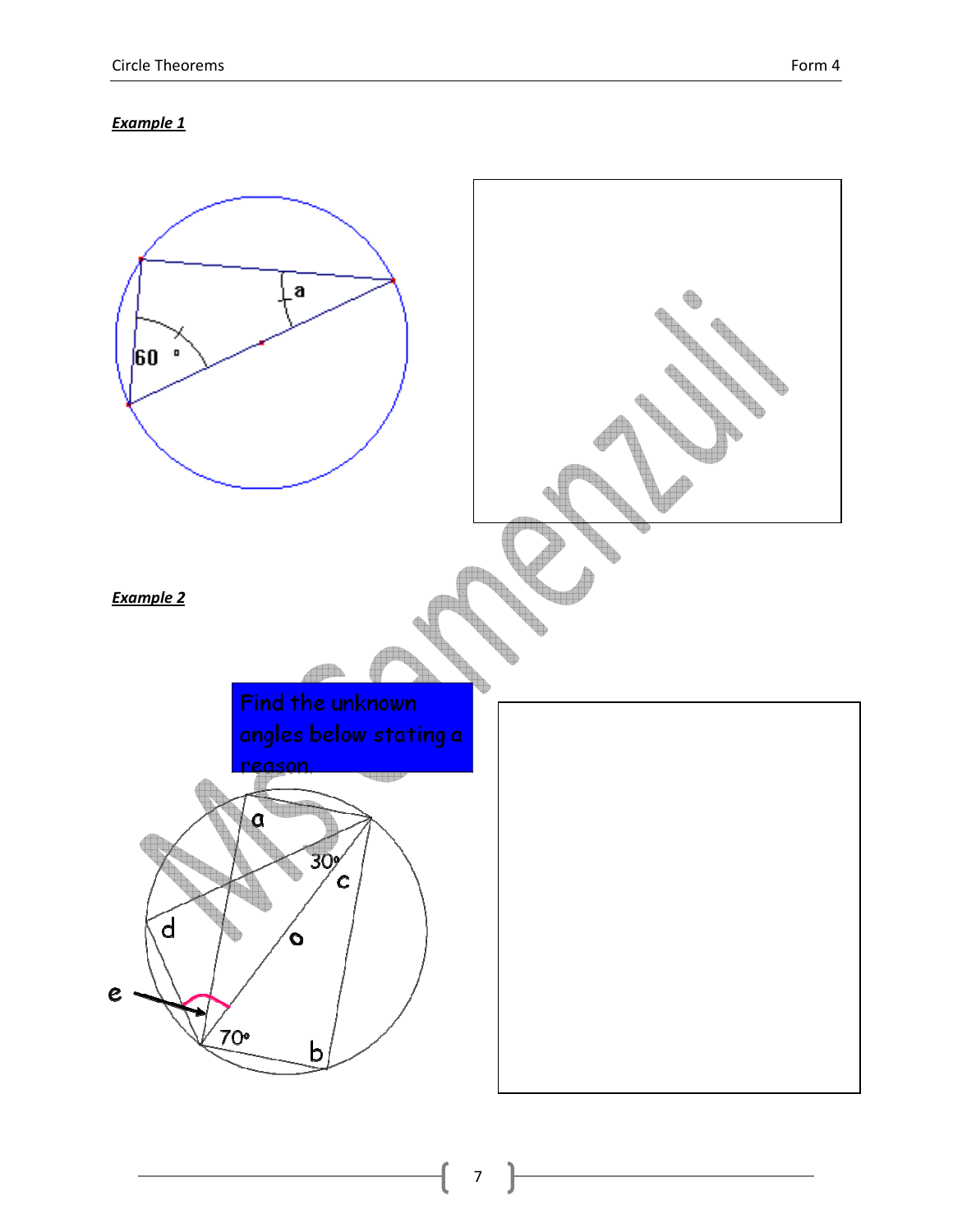

Support Exercise Pg 481 Exercise 29C No 3, 7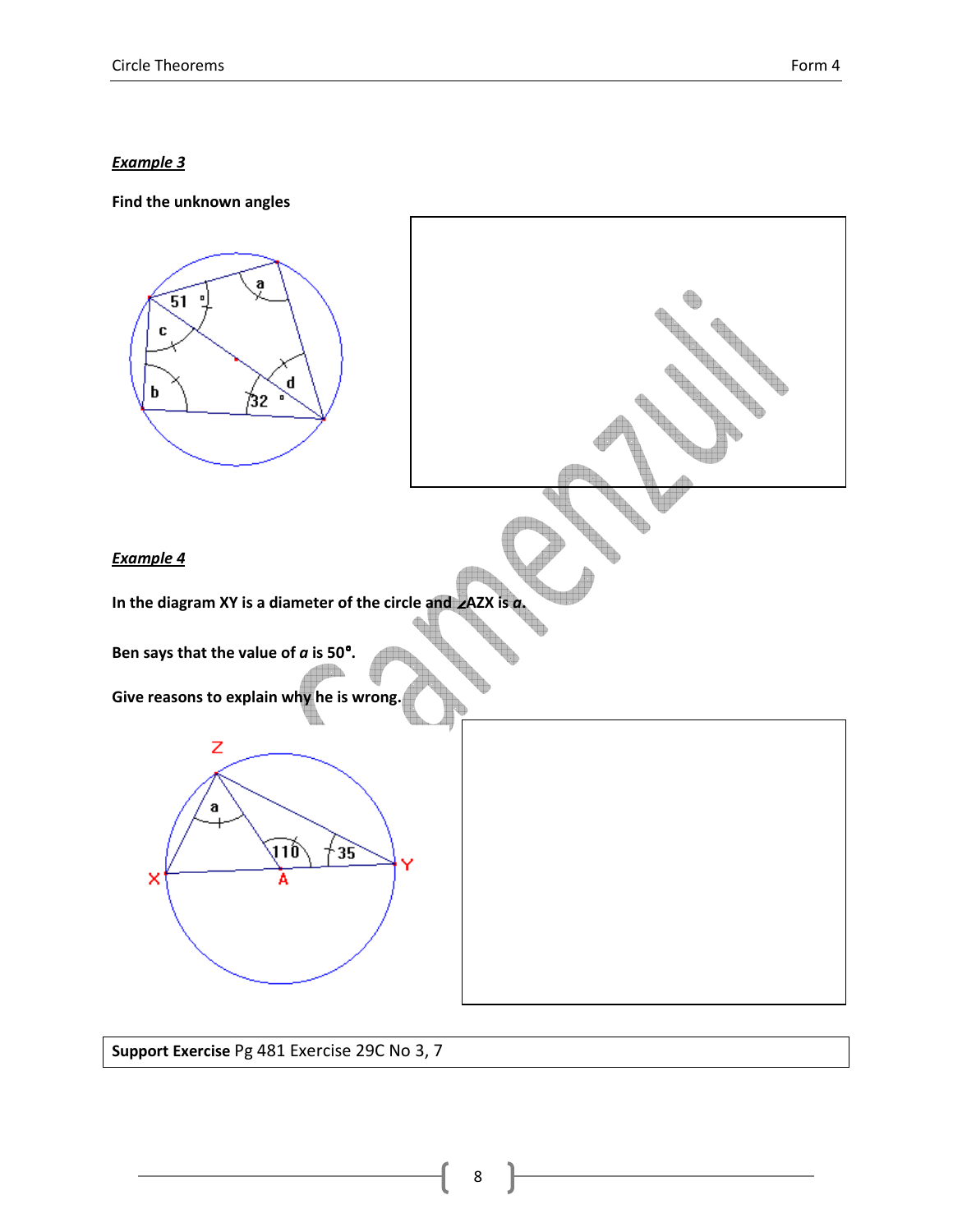SECTION 3.5 THEOREM 4: THE SUM OF THE OPPOSITE ANGLES OF A CYCLIC QUADRILATERAL IS 180°

A quadrilateral whose vertices (corners) all lie on the circumference of a circle is called a cyclic quadrilateral.

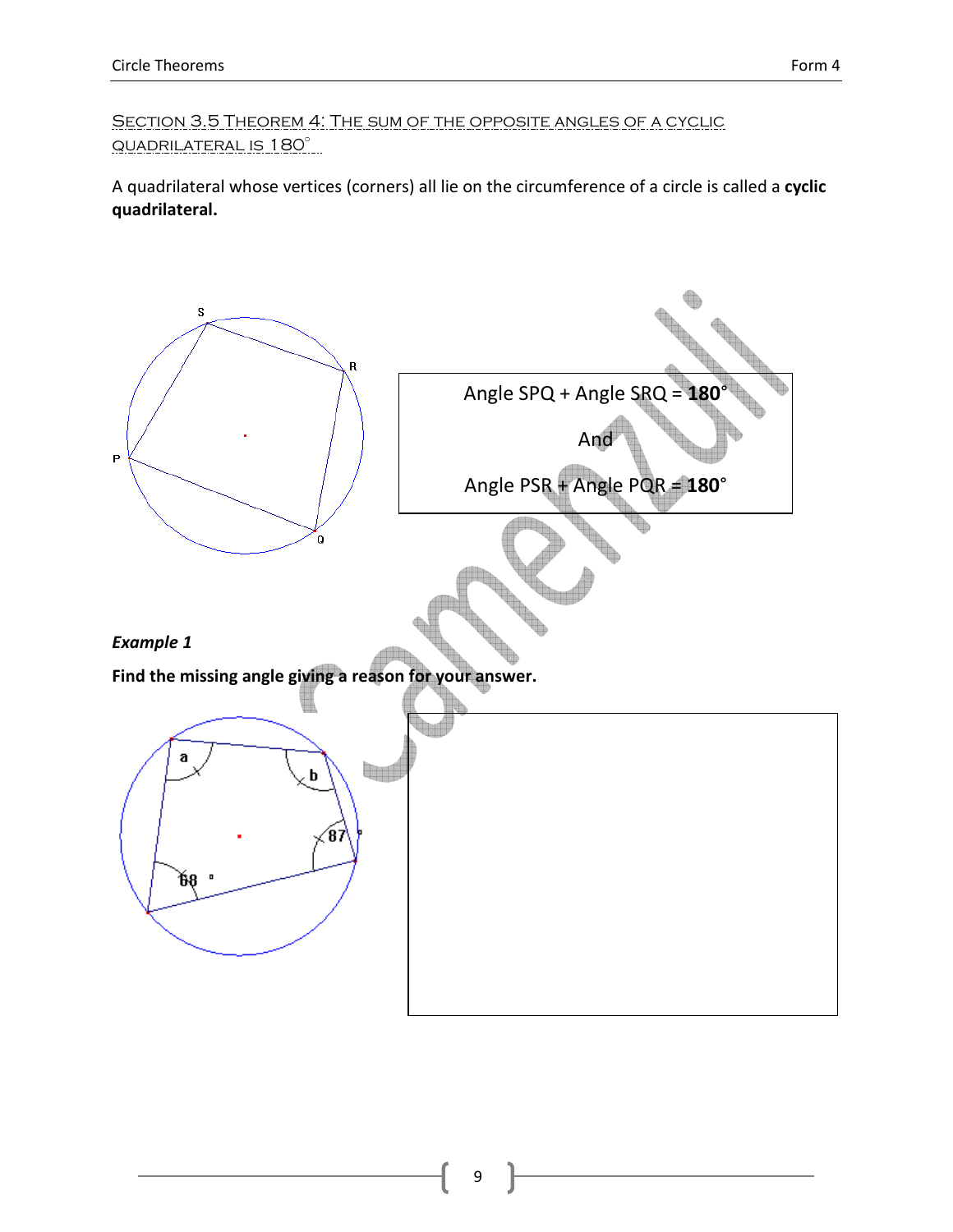Find the missing angle giving a reason for your answer.

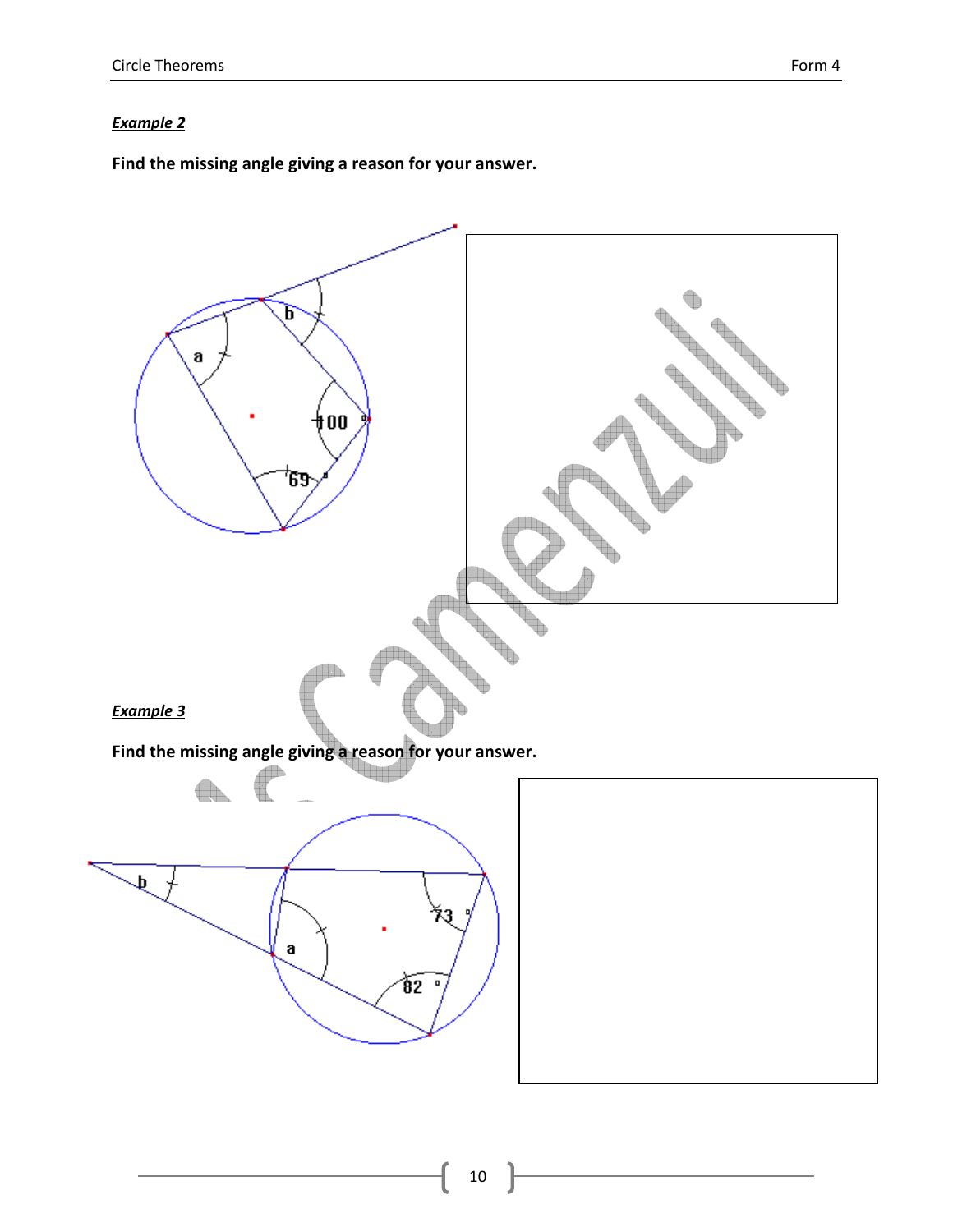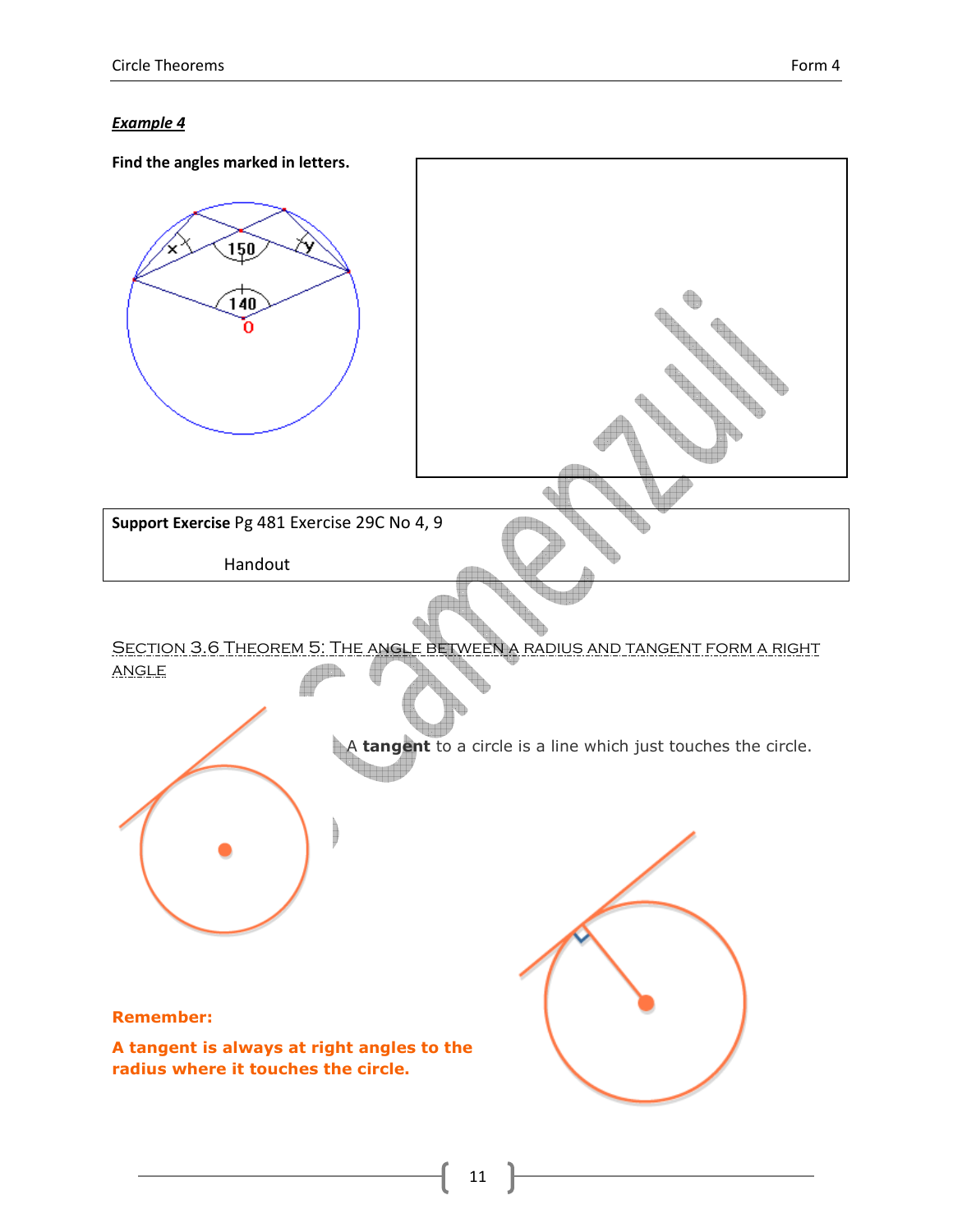

12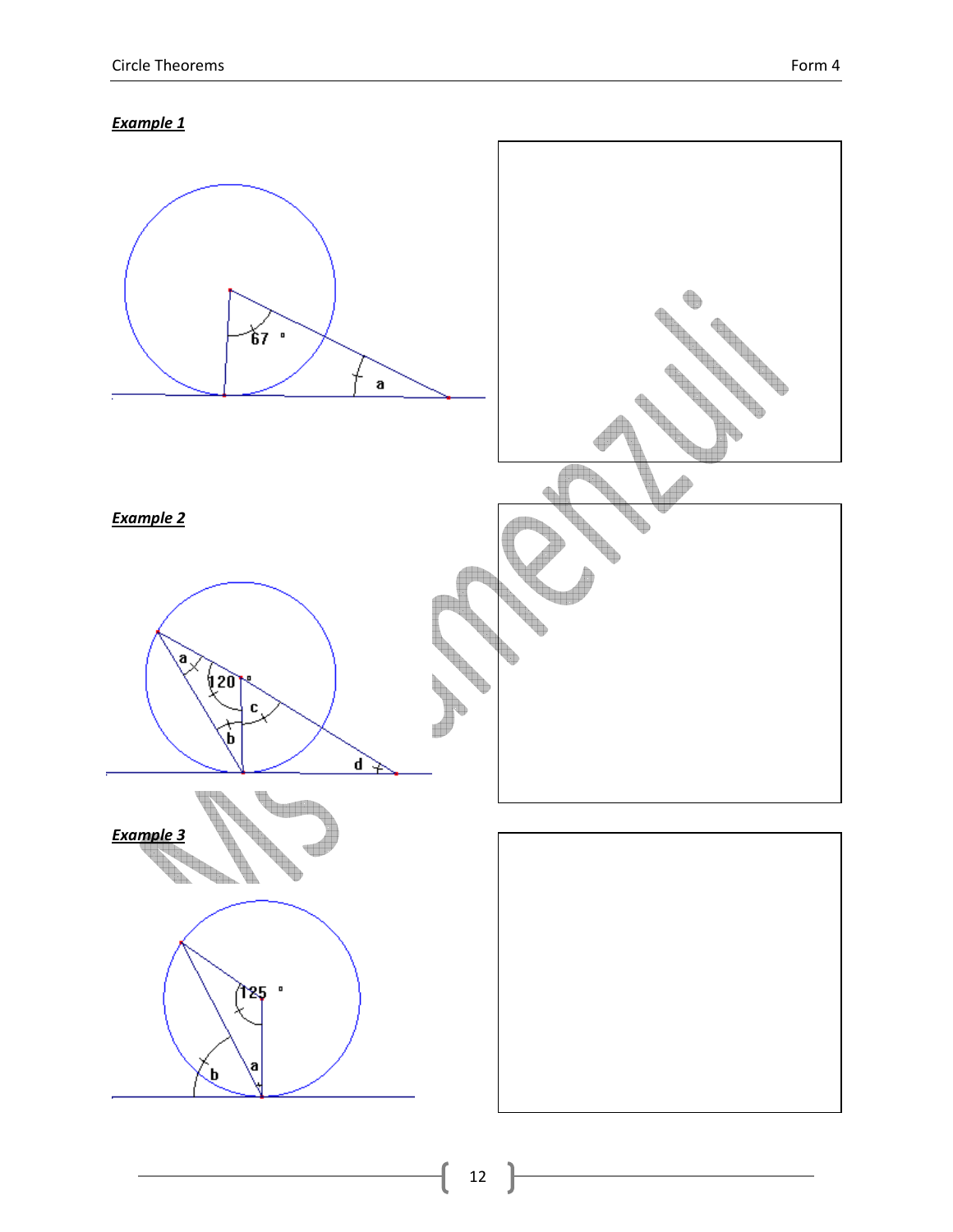

Section 3.7 Theorem 6: Tangents from the same external points to a circle are equal in length 116.

If two tangents are drawn on a circle and they cross, the lengths of the two tangents (from the point where they touch the circle to the point where they cross) will be the same.



The lengths of two tangents drawn from the same external point are equal.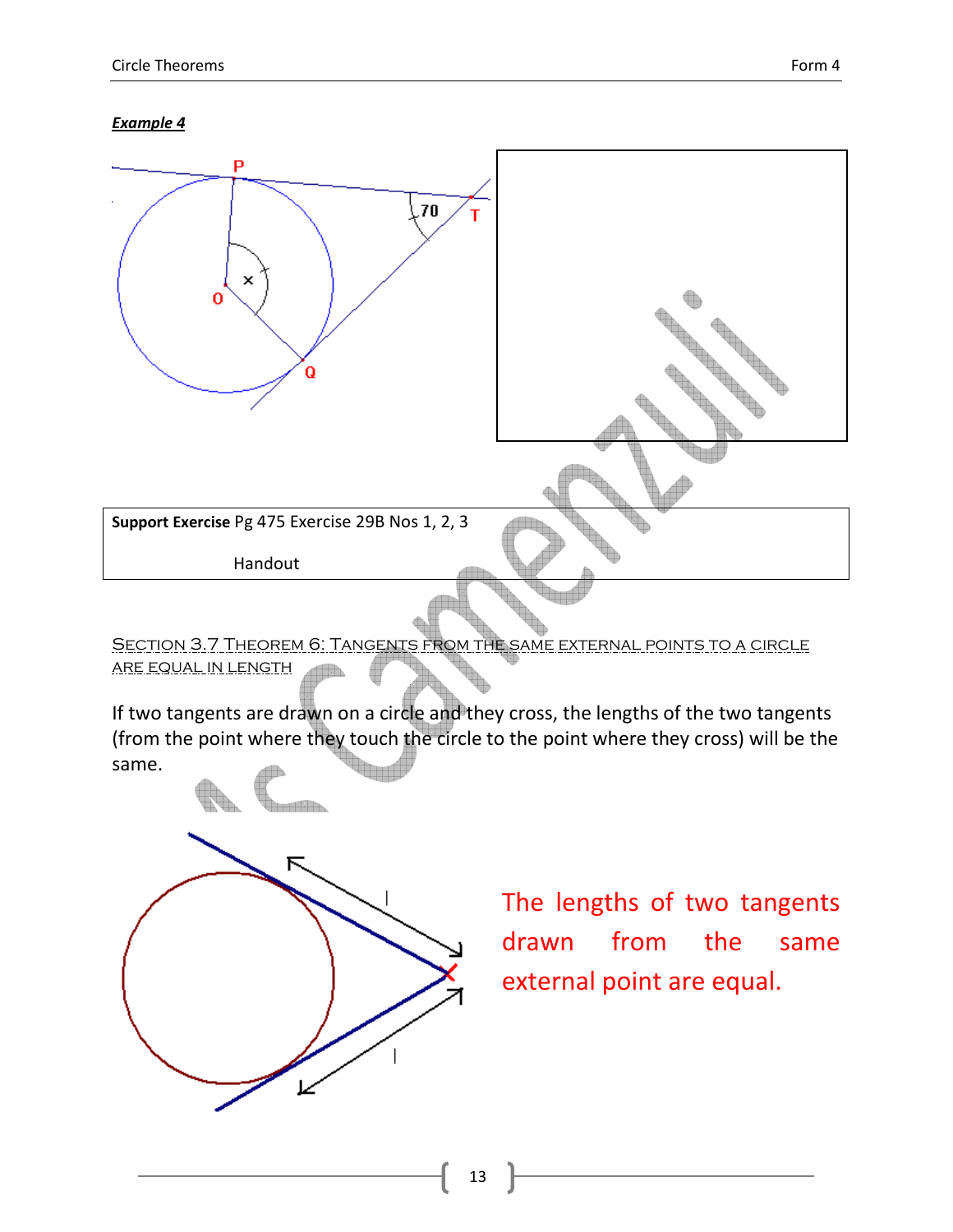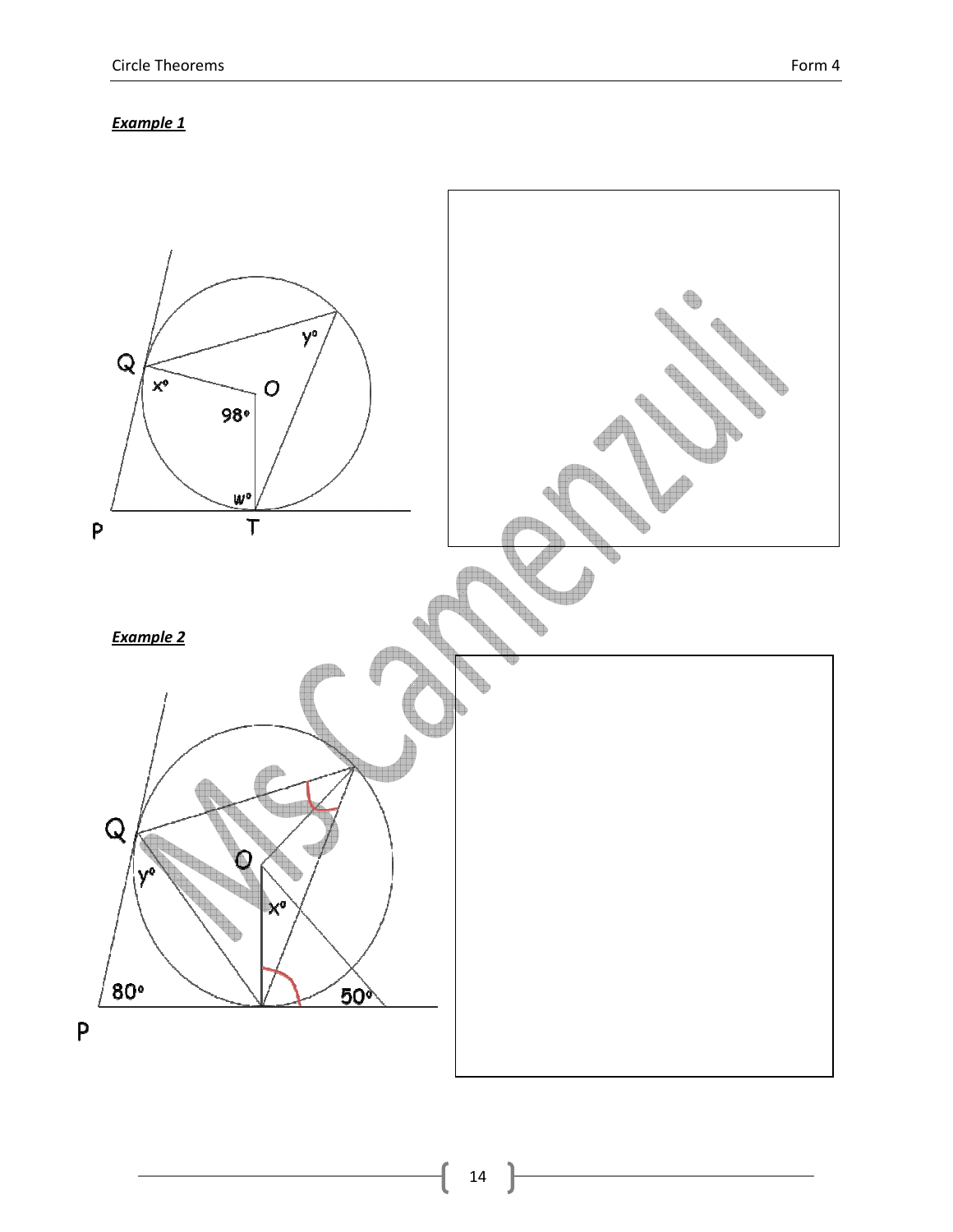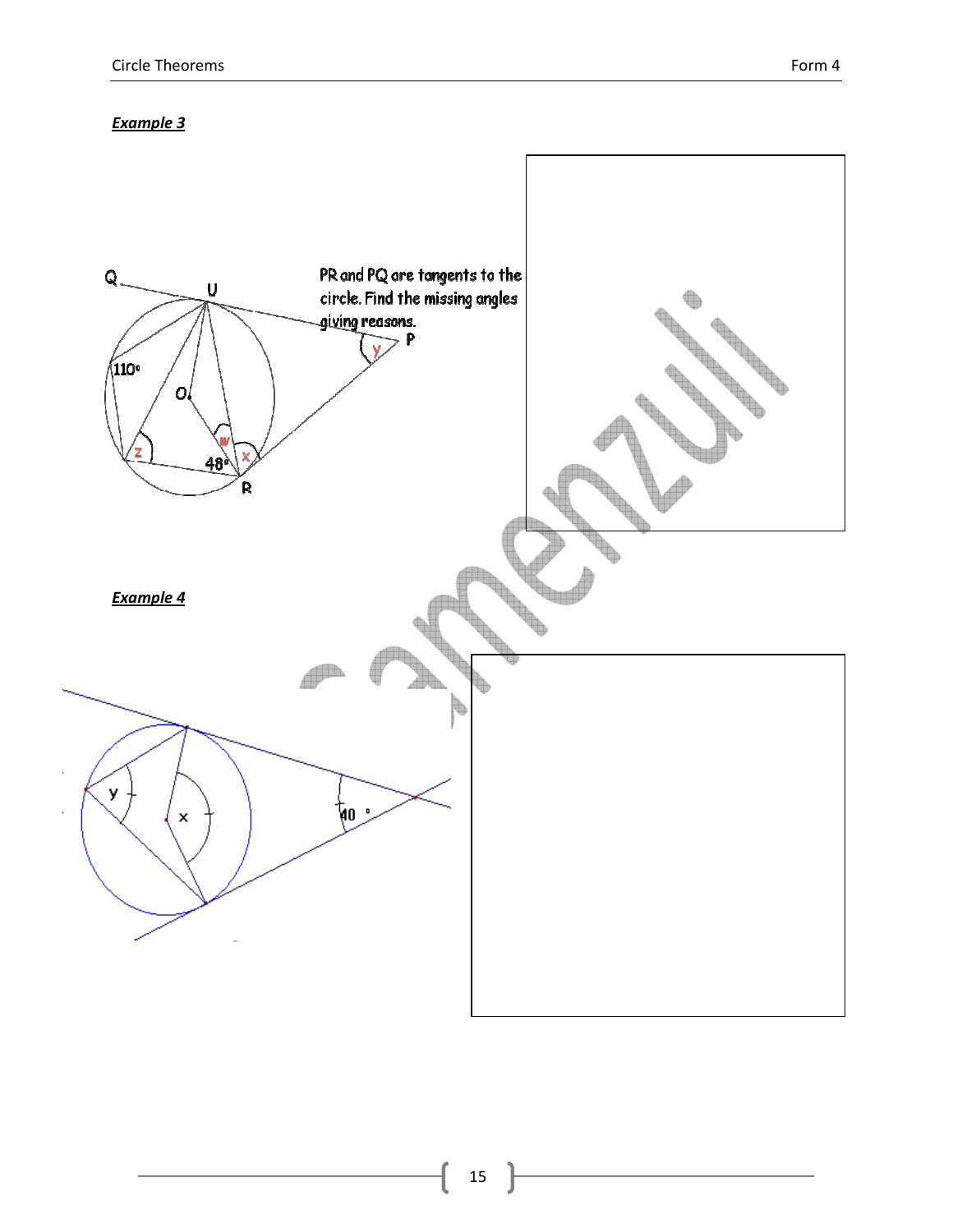

## SECTION 3.8 THEOREM 7: ALTERNATE SEGMENT THEOREM

The angle between the tangent and chord at the point of contact is equal to the angle in the



This is the circle property that is the most difficult to spot. Look out for a triangle with one of its vertices (corners) resting on the point of contact of the tangent.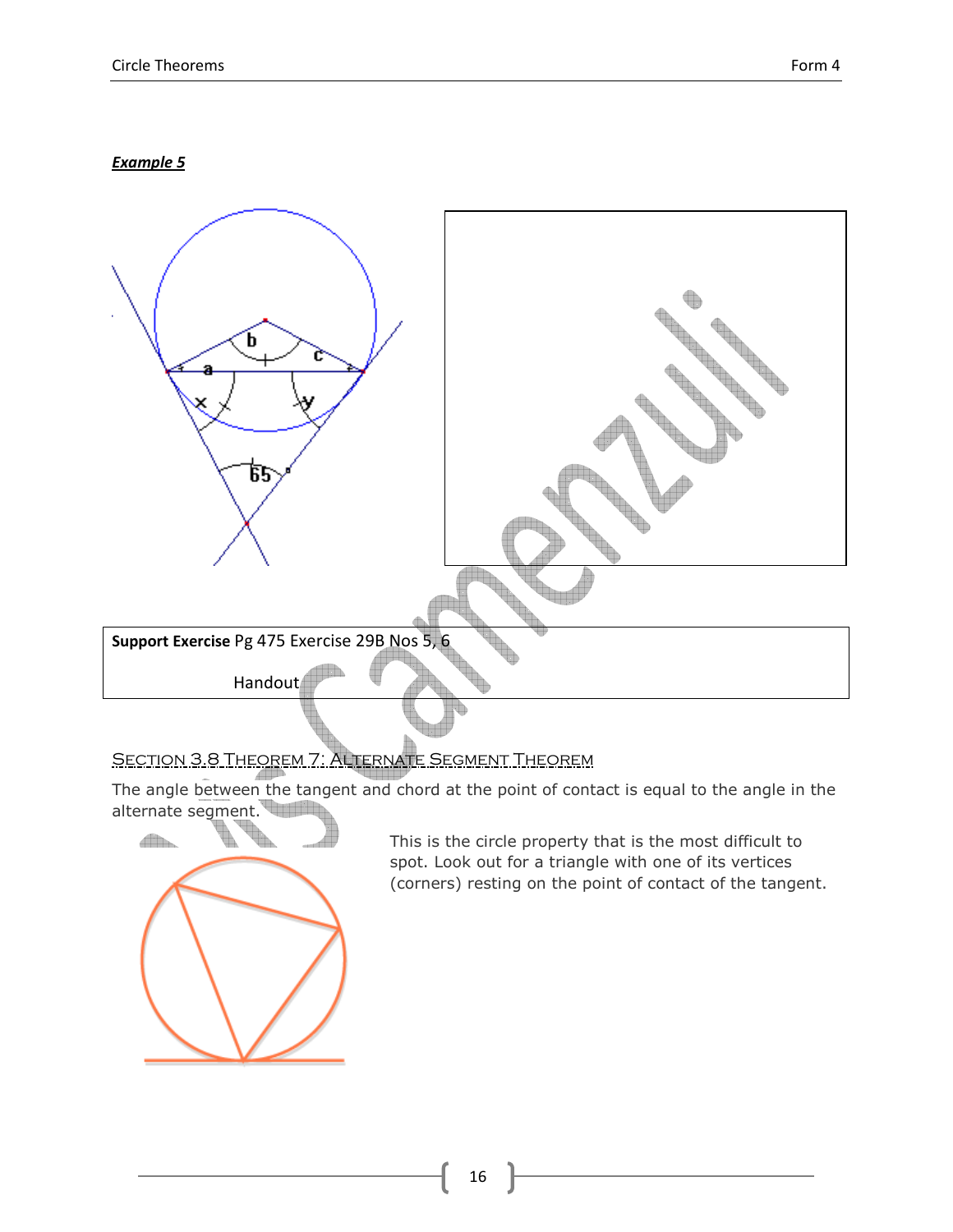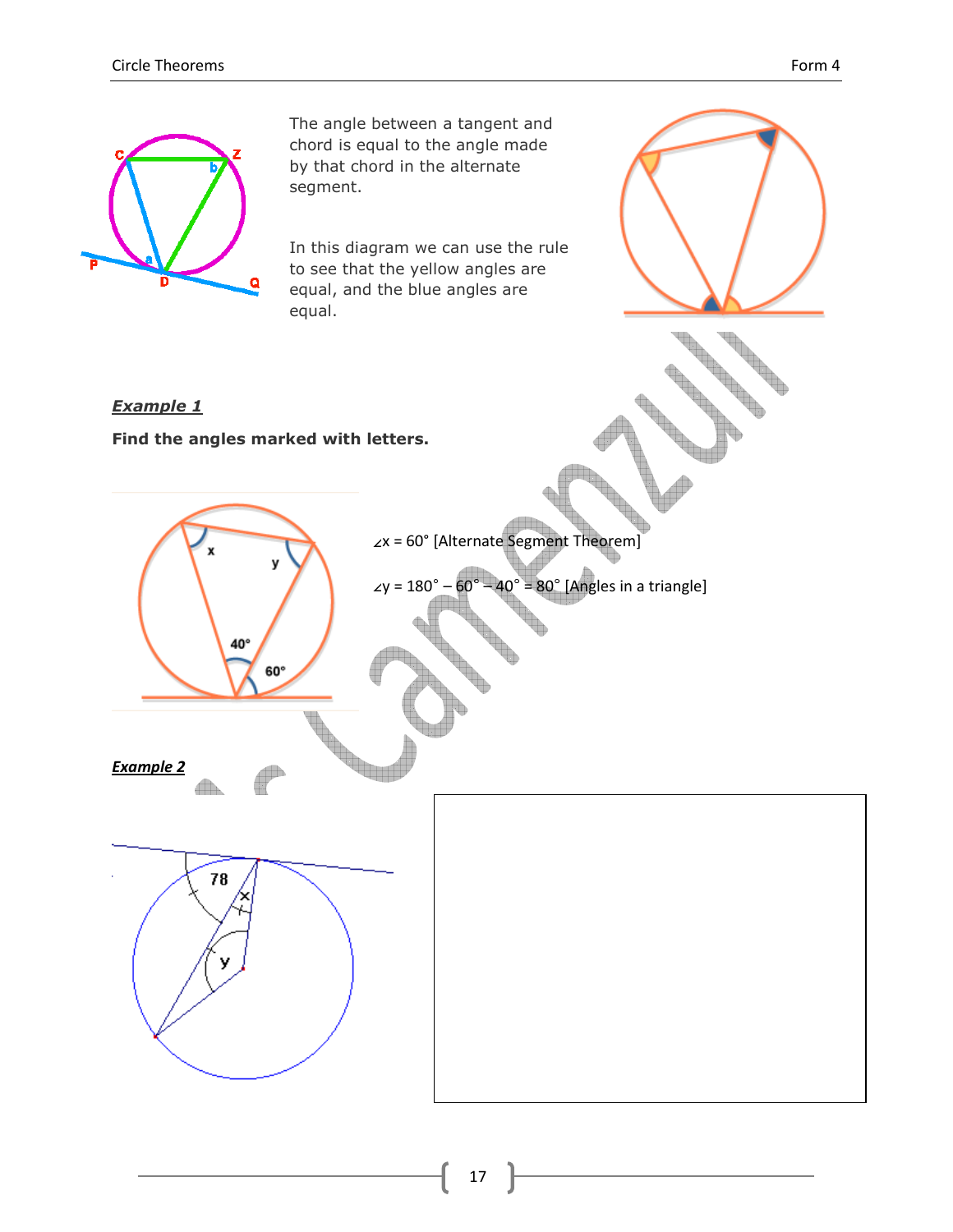